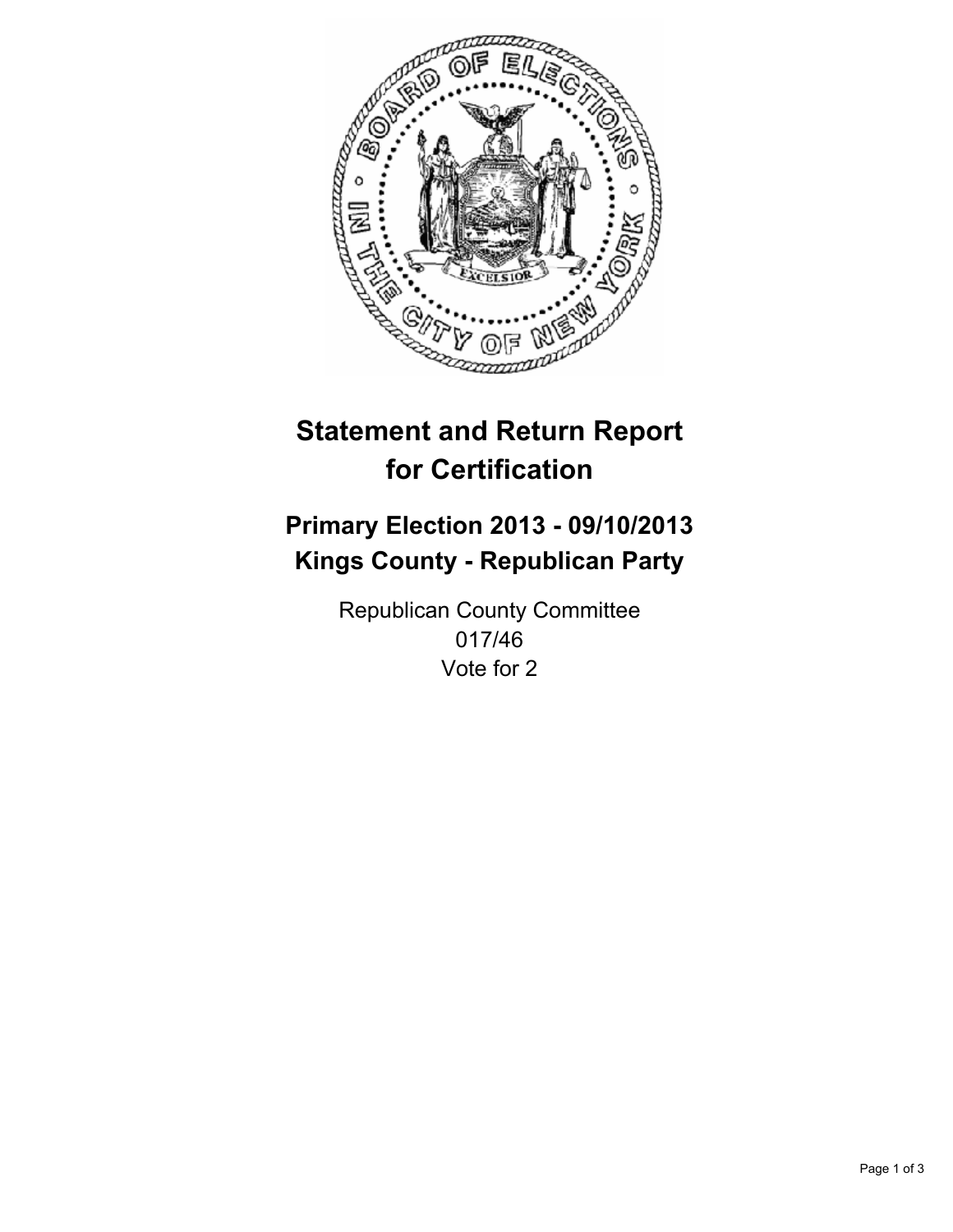

### **Assembly District 46**

| <b>EMERGENCY</b>     | 0  |
|----------------------|----|
| ABSENTEE/MILITARY    | 0  |
| <b>FEDERAL</b>       | 0  |
| SPECIAL PRESIDENTIAL | 0  |
| <b>AFFIDAVIT</b>     | 0  |
| <b>SALLY STEIN</b>   | 19 |
| SARAH PODOLSKI       | 17 |
| <b>LEV FAINSTEIN</b> | 18 |
| ROSE ZAMALKANY       | 8  |
| <b>Total Votes</b>   | 62 |